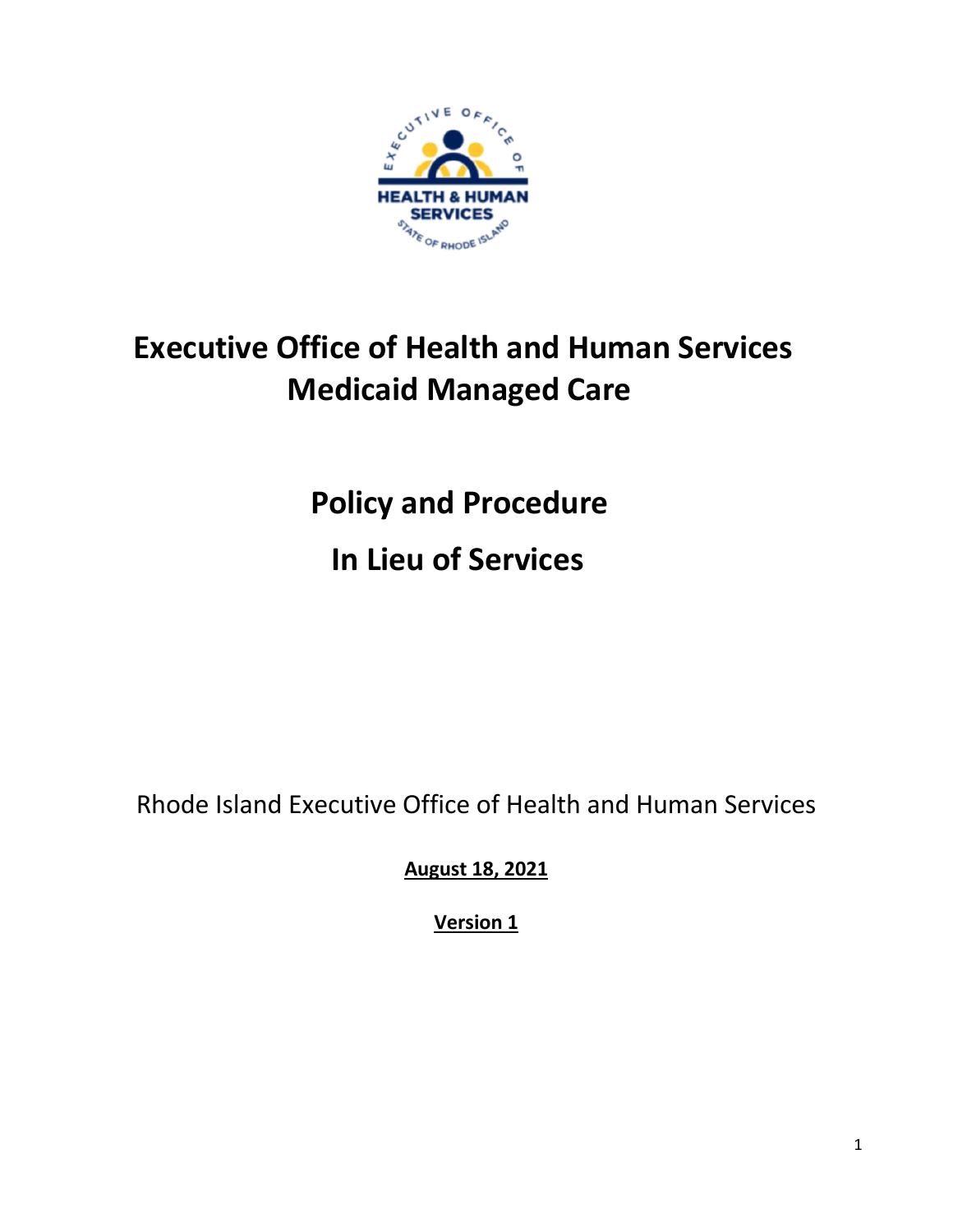### **Purpose**

This Policy sets forth requirements for the provision of In Lieu of Services (ILoS) by Managed Care Organizations (MCO) and the process for Medicaid Managed Care Organizations (MCO) to request approval from Executive Office of Health and Human Services (EOHHS) as permitted by 42 CFR 438.3(e)(2) and approved by the State.

### **Definitions**

**"In Lieu of Services"(ILoS)** are defined as alternative services or settings that are not included in the State Plan but are medically appropriate, cost effective substitutes for covered services or settings.

**"State Approved ILoS"** means ILOS proposed by an MCO that has been approved by the State.

**"State Identified ILoS"** means ILOS that has been identified by the State as appropriate ILOS for the Medicaid Managed Care program. Both State Approved and State Identified ILOS will be posted on State agency websites.

### **Policy**

MCOs may, as a cost-effective alternative to Medicaid State Plan services and settings, provide Members with alternative services and settings as permitted by 42 CFR 438.3(e)(2) and approved by the State.

Effective July 6, 2016, federal regulations allowed and codified the use of cost-effective alternative services that are approved by the State to be offered by MCOs. These regulations encourage innovation and promote efficiency and quality by enabling MCOs to offer their Medicaid Managed Care enrolled members (Member) physical and behavioral health services that are not covered under the Medicaid State Plan.

# **Procedure**

# **Section 1: Submission and Approval Process**

The following section outlines requirements for provision of ILoS.

### **A. Submission Process**

MCOs may submit requests for approval of ILoS to EOHHS at any time. EOHHS will review the information submitted by the MCO to approve or deny the request., EOHHS may ask MCO to resubmit ILoS Form for additional information.

The information submitted will serve as documentation for the State's actuary and/or the Centers for Medicare and Medicaid Services (CMS) regarding the cost-effectiveness of the service.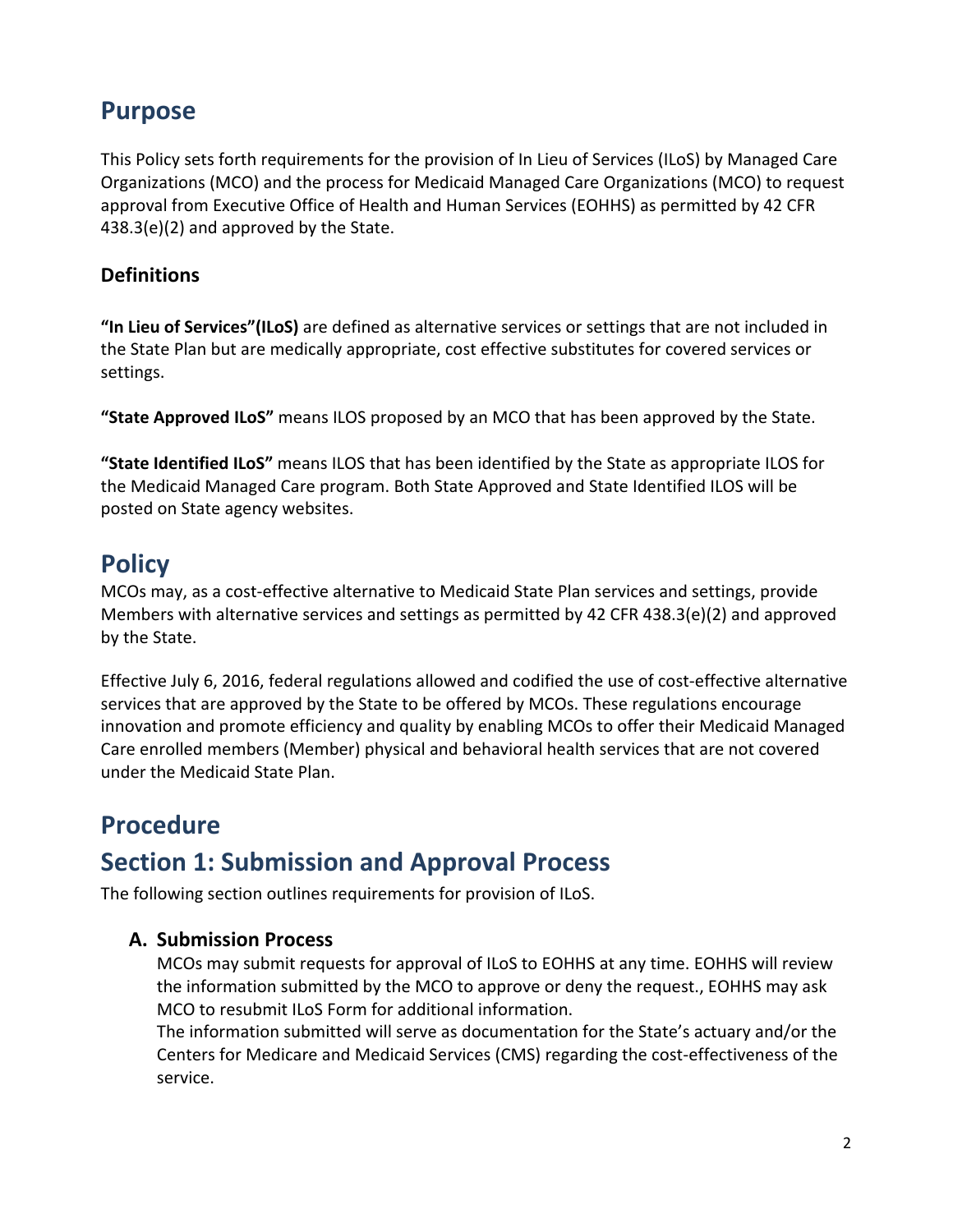Prior to offering ILoS, the MCO will:

- Complete the ILoS Request Form (see Attachment A).
- Calculate cost benefit analysis
- Submit ILoS Request Form to EOHHS for review. MCO must demonstrate the following requirements will be met:
	- o Voluntary for Member: an MCO cannot require a member to use an ILOS instead of a State Plan covered service or setting but can offer Members the option of such services when doing so would be medically appropriate and cost effective.
	- o Voluntary for MCO: It is a MCO's option to offer ILoS.
	- o Alternate services are medically appropriate and cost effective.
	- o Define population and criteria for the alternate service(s).
	- o ILoS may **not** include expenditures that are prohibited by CMS, such as training or equipment for law enforcement and room and board.
- Complete the "ILOS Request Form" (Attachment A) and submit and attached documentation for review and approval to EOHHS.

#### **B. Approval Process:**

- MCOs may not provide ILOS pursuant to 42 CFR 438.3(e)(2) without first obtaining approval by EOHHS.
- EOHHS will review ILOS Request Form to ensure ILOS request is complete and includes, at minimum, the aforementioned criteria for ILOS.
	- $\circ$  Upon approval, plans may begin providing the ILOS only at the beginning of a state fiscal quarter.

Upon approval of the In Lieu of Services Request by EOHHS:

- All ILOS must be added to the MCO's Medicaid Managed Care Manual.
- The ILOS will be posted on EOHHS website as a State Approved ILOS.
- The cost and utilization of ILOS will be factored into the medical portion of the MCO's rates.
- MCO must inform Members of new ILOS benefits and must post approved ILOS publicly, including on the MCO's website and in an updated member handbook or member handbook insert.
- The MCO will be responsible for offering the ILOS to all Members that meet the defined population and criteria for the alternate service.
- Members have the right to request appeal, external appeal, and fair hearing regarding the denial of an EOHHS approved ILOS being offered by the MCO.
- Encounter data tracking: MCOs must use rate codes that have been approved by EOHHS to track the claiming and provision of ILOS.
- Member Communications: All Member materials must be submitted to EOHHS through the standard Marketing review and approval process in accordance with marketing review policy and guidelines.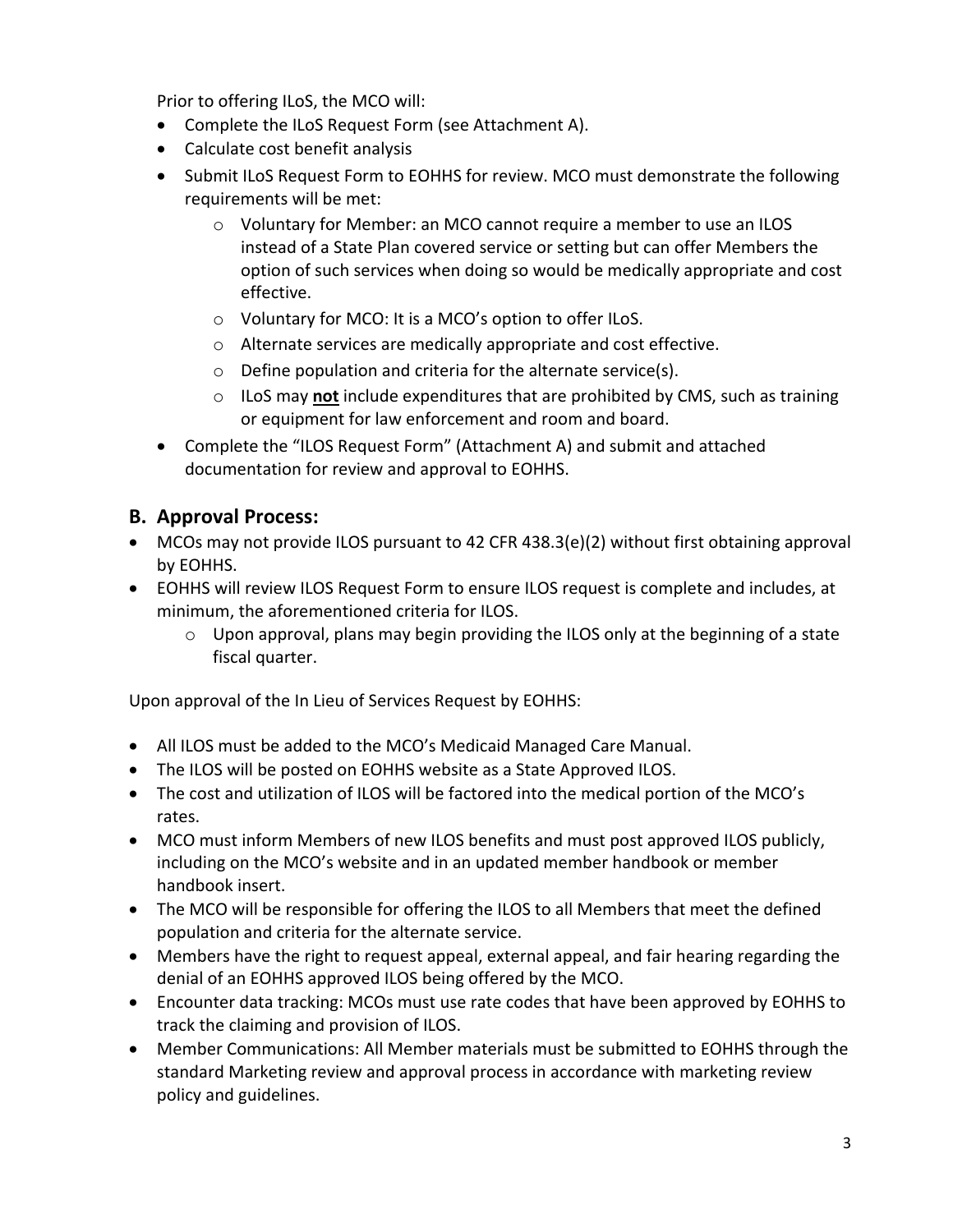• MCOs are responsible to inform providers of approved ILOS (to include coding and claims submission).

# **Section 2: Cost Reports**

MCOs must have mechanisms to track and report ILOS expenditures in a manner and format established by EOHHS.

MCO will submit ILOS expenditures to EOHHS in a manner and timeframe determined by EOHHS

• Encounter data tracking: MCOs must use rate codes that have been approved by EOHHS to track the claiming and provision of ILOS.

### **Section 3: Termination of ILOS**

Whether ILOS Termination is initiated by State or MCO, termination date must occur at the end of the fiscal quarter, except in the case ILOS is terminated due to a threat against the health, safety, or welfare of the plan's enrollees.

#### **A. State Initiated Termination of ILOS**

- EOHHS may terminate ILOS if it is determined to be harmful to the Member or is not cost effective.
- EOHHS will notify MCO of ILOS termination no less than 90 days in advance, or as soon as possible, via email, in a memorandum.
- MCOs must use rate codes that have been approved by EOHHS to track the claiming and provision of ILOS.
- MCO must implement a plan for continuity of care for member(s) who are in receipt of ILOS. This plan must be submitted to EOHHS no less than 90 days prior to ILOS termination date.

#### **B. MCO Initiated Termination of ILOS**

- MCO may terminate ILOS upon prior notice to EOHHS.
- MCO must provide rational to EOHHS for terminating ILOS.
- Termination date must occur at the end of the fiscal quarter, except in the case ILOS is terminated due to a threat against the health, safety, or welfare of the plan's enrollees.
- MCO must publicize a termination date and provide advance notice to Members no less than 30 days prior to effective date of termination, or as soon as possible. MCO must submit member materials to EOHHS through the standard marketing and member communications process.
- MCO must implement a plan for continuity of care for member(s) who are in receipt of ILOS. The MCO must continue to cover ongoing services for member (s) for 90 days post termination or until an alternative service can be put in place, whichever comes first.
- The continuity of care plan must be submitted to EOHHS no less than 90 days prior to ILOS termination date, or as soon as possible.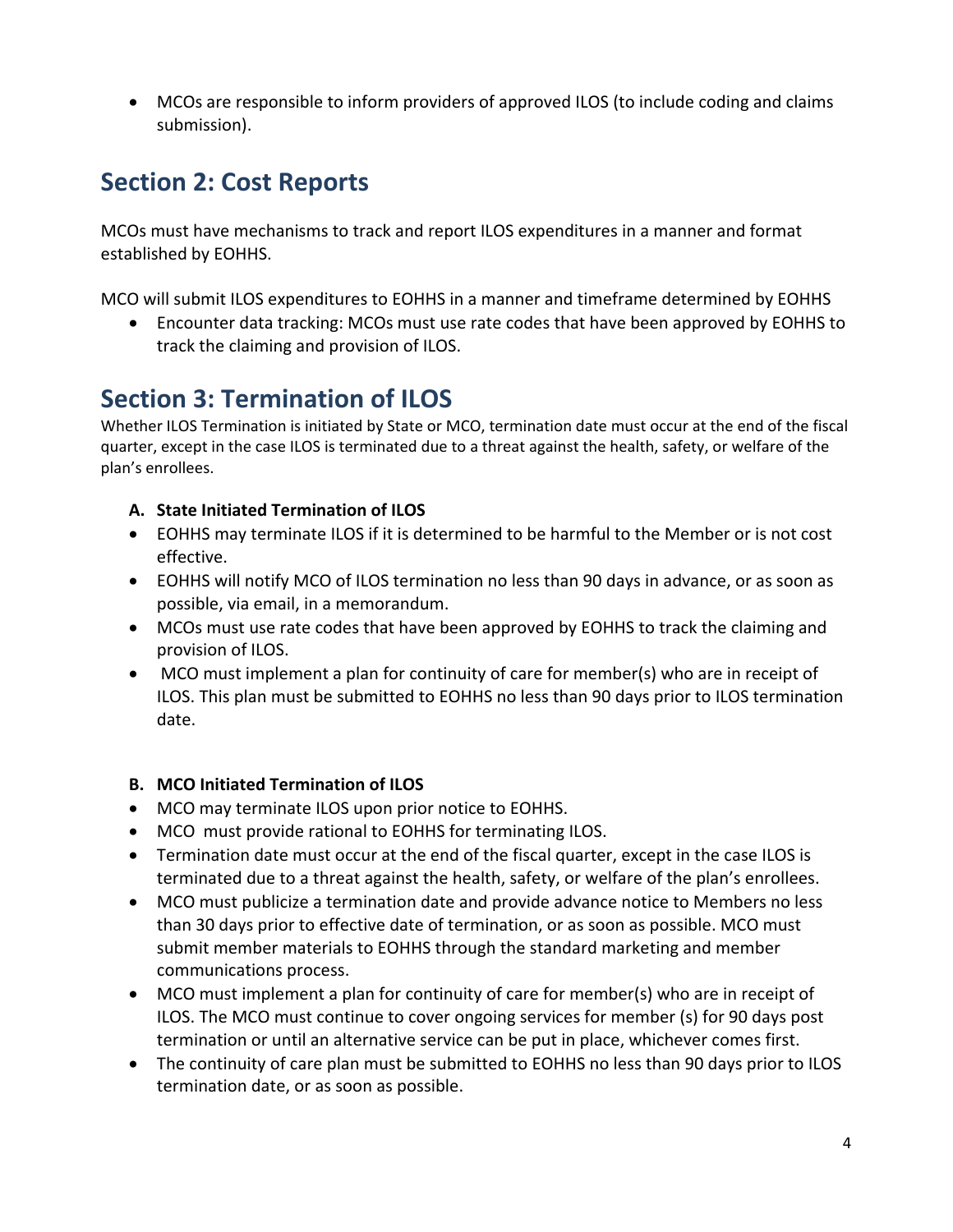### **ATTACHMENT A**

In Lieu of Request Form